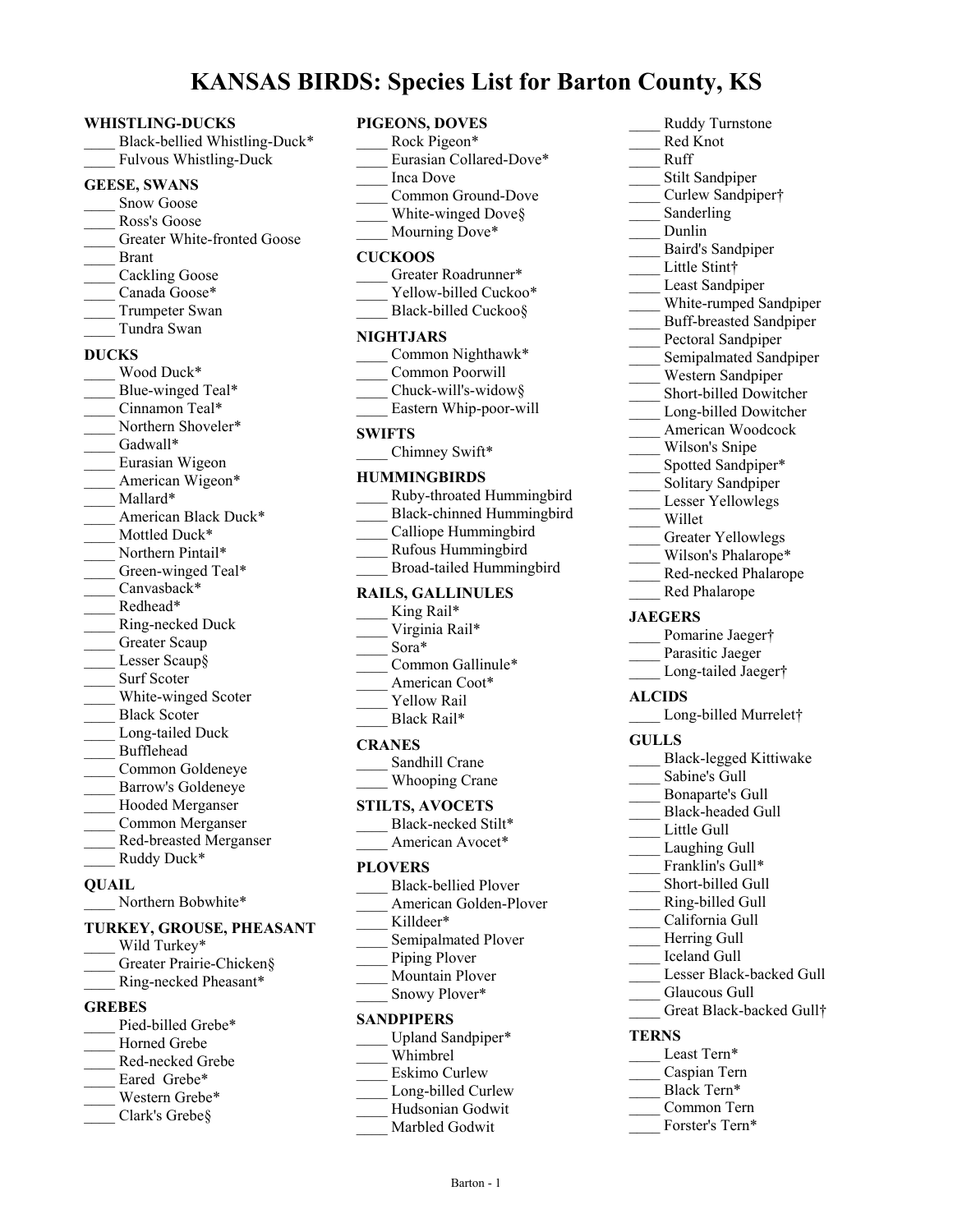#### **SKIMMERS**

\_\_\_\_ Black Skimmer†

#### **LOONS**

Common Loon

**STORKS** \_\_\_\_ Wood Stork

**FRIGATEBIRDS** Magnificent Frigatebird†

**DARTERS**

\_\_\_\_ Anhinga

#### **CORMORANTS**

| Double-crested Cormorant* |
|---------------------------|
| Neotropic Cormorant*      |

#### **PELICANS**

| American White Pelican |
|------------------------|
| Brown Pelican          |

#### **HERONS**

| American Bittern*           |  |
|-----------------------------|--|
| Least Bittern*              |  |
| Great Blue Heron*           |  |
| Great Egret§                |  |
| Snowy Egret*                |  |
| Little Blue Heron*          |  |
| Tricolored Heron*           |  |
| Reddish Egret†              |  |
| Cattle Egret*               |  |
| Green Heron*                |  |
| Black-crowned Night-Heron*  |  |
| Yellow-crowned Night-Heron* |  |
| IBISES                      |  |

- White Ibis Glossy Ibis
- White-faced Ibis\* \_\_\_\_ Roseate Spoonbill
- **VULTURES**

## Black Vulture

\_\_\_\_ Turkey Vulture§

## **OSPREY, HAWKS, KITES, EAGLES**

Osprey Golden Eagle Northern Harrier\* Sharp-shinned Hawk \_\_\_\_ Cooper's Hawk§ \_\_\_\_ Northern Goshawk Bald Eagle\* Mississippi Kite\* \_\_\_\_ Harris's Hawk† \_\_\_\_ Red-shouldered Hawk \_\_\_\_ Broad-winged Hawk Swainson's Hawk\* Red-tailed Hawk\* \_\_\_\_ Rough-legged Hawk Ferruginous Hawk

# **BARN OWLS**

Barn Owl\*

#### **OWLS**

- Eastern Screech-Owl\*
- Great Horned Owl\*
- \_\_\_\_ Snowy Owl
- Burrowing Owl\*
- Barred Owl
- Long-eared Owl§
- Short-eared Owl\*
- Northern Saw-whet Owl

## **KINGFISHERS**

Belted Kingfisher\*

## **WOODPECKERS**

- \_\_\_\_ Red-headed Woodpecker\* Red-bellied Woodpecker\*
- Yellow-bellied Sapsucker
- Downy Woodpecker\*
- Hairy Woodpecker\*
- Northern Flicker\*

#### **FALCONS**

- American Kestrel\*
- \_\_\_\_ Merlin
- Gyrfalcon†
- Peregrine Falcon
- Prairie Falcon

## **FLYCATCHERS**

- Ash-throated Flycatcher Great Crested Flycatcher\* Cassin's Kingbird Western Kingbird\* Eastern Kingbird\* Scissor-tailed Flycatcher\* \_\_\_\_ [Fork-tailed Flycatcher]† \_\_\_\_ Olive-sided Flycatcher \_\_\_\_ Western Wood-Pewee \_\_\_\_ Eastern Wood-Pewee Yellow-bellied Flycatcher \_\_\_\_ Alder Flycatcher Willow Flycatcher Least Flycatcher Hammond's Flycatcher Eastern Phoebe\* Say's Phoebe\* \_\_\_\_ Vermilion Flycatcher **VIREOS** White-eyed Vireo
- Bell's Vireo\* Yellow-throated Vireo
- \_\_\_\_ Blue-headed Vireo
- Philadelphia Vireo
- Warbling Vireo\*
- \_\_\_\_ Red-eyed Vireo

## **SHRIKES**

Loggerhead Shrike\*

Northern Shrike

Barton - 2

## **JAYS, MAGPIES, CROWS**

- Pinyon Jay
- Blue Jay\*
- \_\_\_\_ Woodhouse's Scrub-Jay
- \_\_\_\_ Clark's Nutcracker
- Black-billed Magpie\*
- American Crow\*
- \_\_\_\_ Chihuahuan Raven

## **CHICKADEES, TITMICE**

Black-capped Chickadee\* \_\_\_\_ Tufted Titmouse

#### **LARKS**

Horned Lark\*

#### **SWALLOWS**

- Bank Swallow
- Tree Swallow\*
- Violet-green Swallow
- N. Rough-winged Swallow\*
- Purple Martin\*
- Barn Swallow\*
- Cliff Swallow\*
- Cave Swallow

#### **KINGLETS**

| Ruby-crowned Kinglet   |
|------------------------|
| Golden-crowned Kinglet |

#### **WAXWINGS**

- \_\_\_\_ Bohemian Waxwing
- \_\_\_\_ Cedar Waxwing§

#### **NUTHATCHES**

- \_\_\_\_ Red-breasted Nuthatch
- White-breasted Nuthatch\*

## **CREEPERS**

\_\_\_\_ Brown Creeper

#### **GNATCATCHERS**

Blue-gray Gnatcatcher§

#### **WRENS**

- Rock Wren\*
- House Wren\*
- Winter Wren
- Sedge Wren\*
- Marsh Wren\*
- \_\_\_\_ Carolina Wren§
- \_\_\_\_ Bewick's Wren

## **THRASHERS**

**STARLINGS**

**THRUSHES**

Gray Catbird\* Curve-billed Thrasher§

> Brown Thrasher\* \_\_\_\_ Sage Thrasher

European Starling\*

Eastern Bluebird\* Mountain Bluebird Townsend's Solitaire

Northern Mockingbird\*